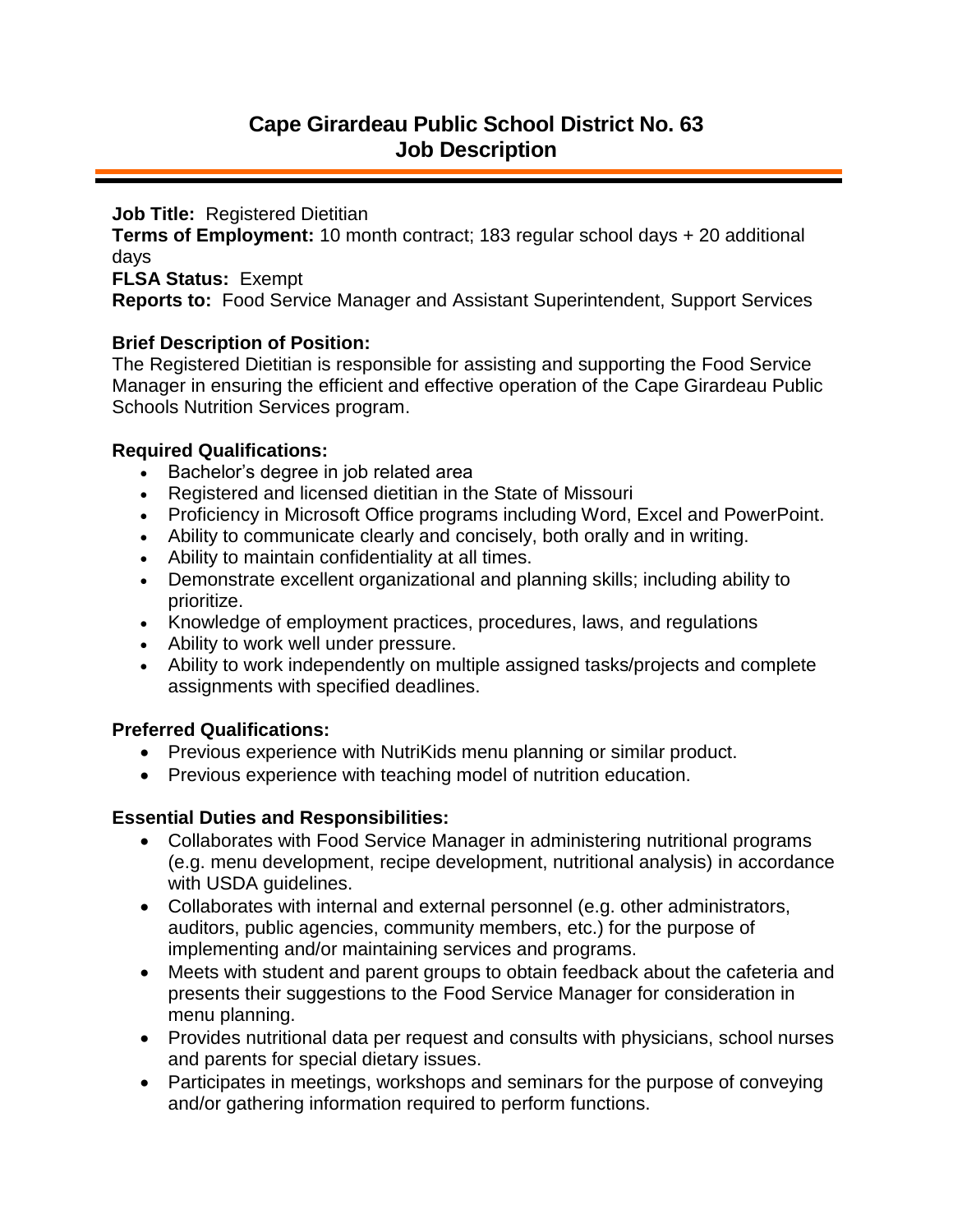- Assists with planning and implementing a variety of activities (e.g. nutrition education promotions, meetings, and training) for the school district wellness program.
- Develops, implements, and evaluates nutritional education materials, activities and resources for the purpose of providing nutrition education in the district.
- Performs other related duties as assigned for the purpose of ensuring the efficient and effective functioning of the department.

**Hazards:** Occasionally subjected to cold below 32 degrees and heat above 100 degrees. Occasionally subject to atmospheric conditions of odors, mists and poor ventilation. Travel between schools will cause exposure to hazardous driving and walking conditions.

# **Physical Demands/Environmental Factors:**

- Ability to work in a climate controlled building, as well as in inclement weather.
- Ability to stand, walk, and move around for long periods of time.
- Ability to see and read, with or without vision aids, a computer screen and printed matter, and to distinguish colors.
- Sufficient hearing to understand speech at normal room levels, and to hear and understand speech on the telephone.
- Manual dexterity to operate a telephone and enter data into a computer using both hands.
- Ability to communicate, effectively and efficiently with sufficient volume to be heard in normal conversation, on the telephone, and addressing groups.
- Ability to exert up to 30 pounds of force to lift, carry, push, pull, or otherwise move objects.
- Ability to lift, bend, stoop, pull, grasp, and carry a variety of objects of different shapes and sizes.

The above statements are intended to describe the general purpose and responsibilities assigned to this job and are not intended to represent an exhaustive list of all responsibilities, duties, and skills that may be required. The Board of Education and Administration and/or supervisor have the right to add or change duties at any time.

This job description supersedes all prior job descriptions for this position as well as rescinding all past and present job descriptions that do not reflect the current requirements of this position.

| Approved by: |
|--------------|
|--------------|

Human Resource Coordinator

Reviewed by: \_\_\_\_\_\_\_\_\_\_\_\_\_\_\_\_\_\_\_\_\_\_\_\_\_\_\_\_\_\_\_\_\_\_ Date: \_\_\_\_\_\_\_\_\_\_\_\_\_